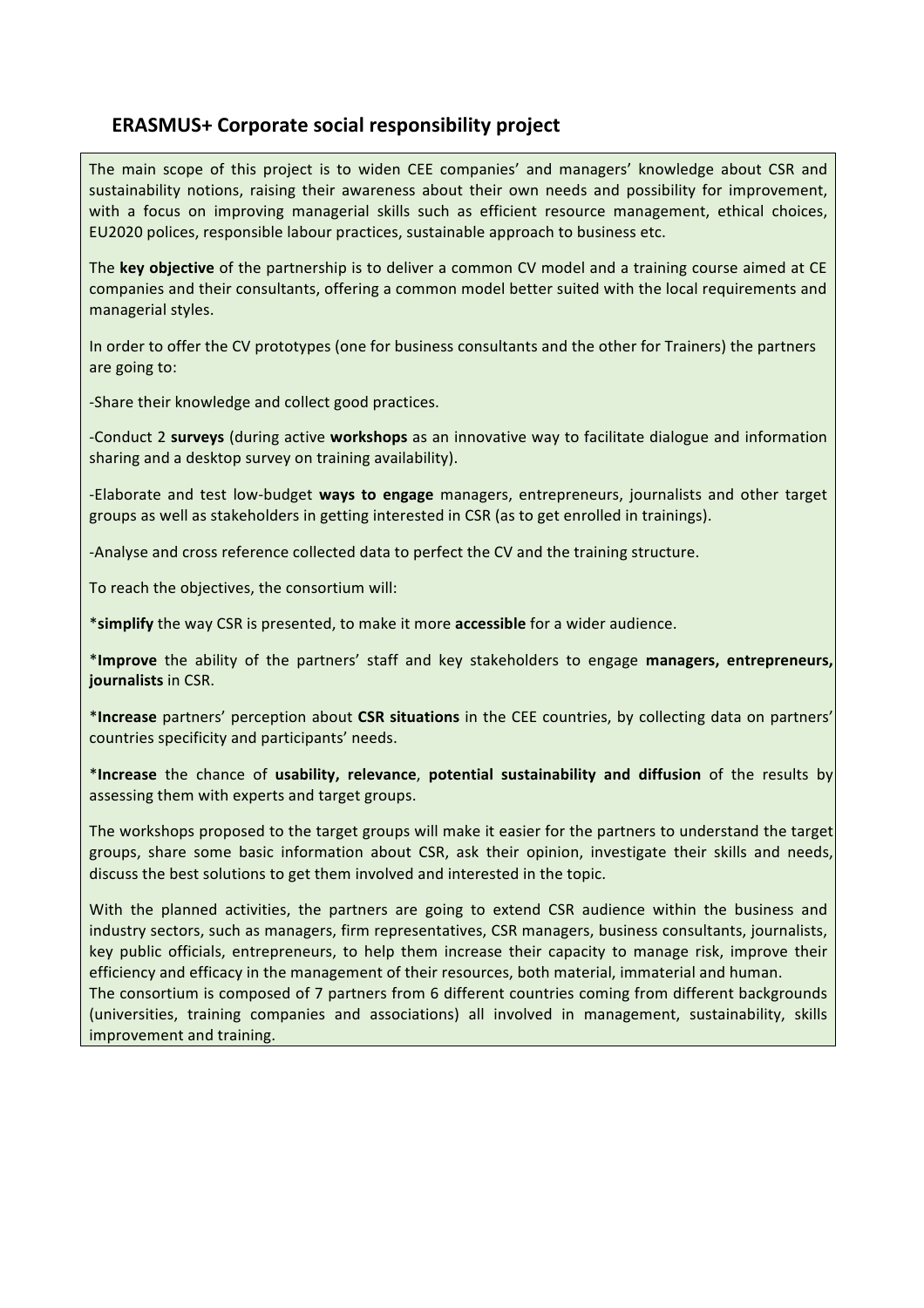## **Products and results**

During the 2 years project the partners are going to prepare and disseminate the following materials and documents 

- A. A guide and a curriculum/training structure for trainers to make sure the professionals in charge are well informed and can use the same knowledge on CSR, especially about the main themes and topics of each session and when assessing and reporting the results. In particular, the trainers will be informed on how to offer comments and feedbacks to help participants in improving their judgment and change their behaviour, attitude and skills.
- B. A curriculum and a training structure for a course aimed at CONSULTANTS to increase their skills and competence on CSR practices and most suitable solutions for CE companies.
- **C.** A DIGITAL HANDBOOK WITH CONTENTS AND MATERIALS useful to run the local thematic workshops and to guide the partners in having a structured dialogue with relevant local stakeholders and academics, to collect and share data at local level for further researches or to support policies development. Selected audience: journalists, educators and professionals, public admin/government representatives etc.
- D. METHODS TO ENGAGE all the interested parties in implementing CSR, by offering tips and suggestions on what topics and communication messages use according to main targets in the project (companies, managers, consultants, key stakeholders). In all aspects, the toolkit focuses on low-budget scenarios and aims to make it easier for multiplier to integrate multiplication into their daily activities. This toolkit aims to give guidance and provide available tools for multipliers to implement their activities.
- E. A FINAL CROSS-REFERENCE REPORT on the managerial skills required to run responsible and sustainable business and implement CSR polices, based on the results of the local thematic workshops.

The main expected results of the products' use and cooperation expected at the end of the project are:

- Improved knowledge and expertise for the project partners, their experts and trainers thanks to shared good practices.
- A more active participation of companies / HR managers / employers in the creation of relevant learning outcome.
- Increased managerial capacity and ability to work in a multicultural environment for the consortium staff.
- Increased awareness and perception on the importance of CSR and sustainable approach to management by all the parties involved.
- Increased participants' competence in the use of the suggested material for an "easier" approach to CSR.
- Improved training offer and increased professionalism of EDUCATORS/TRAINERS and partners' staff participating in the project.
- Enhanced possibility for key stakeholders to exploit practical information generated by the consortium.
- Enhanced cooperation among European organizations of different nature and size dealing with issues related to CSR, sustainability, education, and social responsibility.
- Increased networking capabilities at local / National and EU level.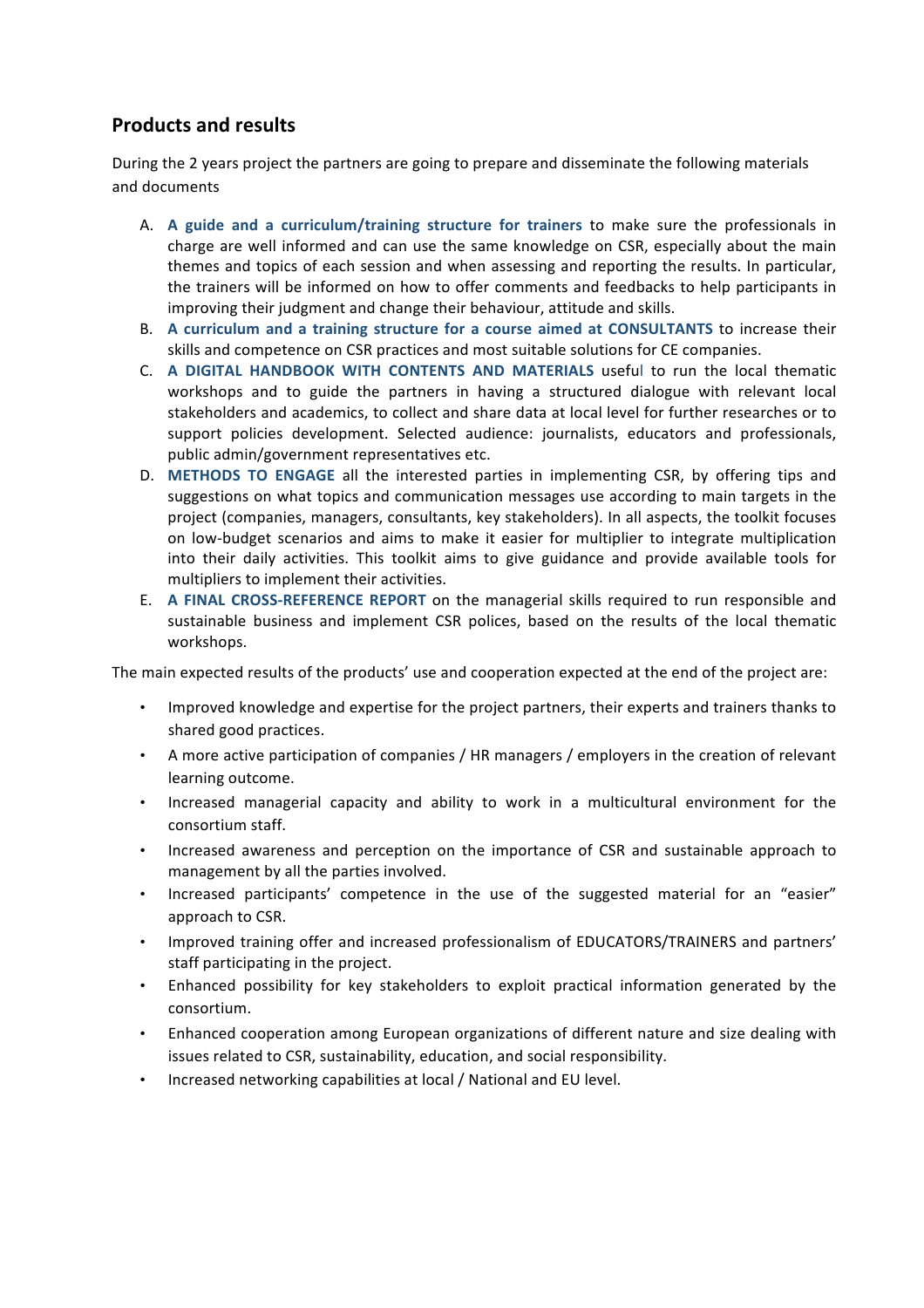## **Partners**

**SUSTAINABLE DEVELOPMENT MANAGEMENT INSTITUTE** (SDMI), founded in January 2015, is a private University providing higher education, Education and Continuing Professional Development. SDMI provides a distinctive program in sustainable development management that builds and enhances the liberal arts curriculum. Our aim is to prepare students to be committed to a process of life-long learning and to pursue rewarding careers in a technologically changing and culturally diverse world. To this end, the Institute has created a learning environment that encourages the integration of management theory, research, and practice within a well-balanced program of study in arts, sciences and humanities.

**Aregai Terre di benessere** is a non-profit Italian association that promotes sustainable welfare and the ethic satisfaction of human needs. Aregai developed an innovative management model named LICET that allows companies to improve their actions and image and that helps them grow sustainably.

**SGH WARSAW SCHOOL OF ECONOMICS** is the oldest university of Economics in Poland. Its mission is to continuously educate economists and business leaders serving the nation, country and the region. Along with education, research is the most important objective of the SGH. Research topics are selected to support the teaching process and enhance educational standards of the academic staff. SGH Warsaw School of Economics is dedicated to integrating business practice into education and research, becoming a platform for a wide cooperation between different institutions, companies and communities.

**JOŽEF STEFAN INTERNATIONAL POSTGRADUATE SCHOOL (IPS)** was established in 2004 as an independent higher education institution. Its study programmes were approved by the Slovenian National Council for Higher Education. The initiative for the establishment of IPS came from the Jožef Stefan Institute (JSI). It was strongly supported by industry (Gorenje, Kolektor, Salonit) and an international network of cooperating universities and research institutes from European Union, the USA, Japan, and several other countries. Jožef Stefan Institute provides the central research-educational basis. Within the IPS invited research institutes, industrial and other enterprises contribute their knowledge and innovation capacities for solving developmental problems.

**PROSPEKTIKER** counts on a professional human team specialized in different disciplines, with degrees in Business Administration and Management, Engineering, Sociology and Law, as well as with postgrads in Sustainability and Environmental Studies, Trade and Marketing, Team Management, Equality and e-Business. This expert team has a broad experience in the implementation of consultancy projects, as for strategic and prospective planning areas, as well as for other kinds of firm and organization advising projects. Established in 1987, Prospektiker is an independent company, specialized on foresight and prospective - strategic studies for the public and private sector. The company's main purpose is to explore the possible futures, which may emerge from the present situation.

The CROATIAN INSTITUTE FOR CSR (IDOP), established in 2015, is a non-profit, research and advisory organization focused on development of corporate social responsibility and sustainability practices in Croatia. Through independent research, education and presentation of good practices IDOP works on the promotion of non-financial reporting and education about CSR and sustainability. IDOP is a Global Reporting Initiative golden member in Croatia and a member of SSR International.

**MEDNARODNI CENTER ZA PRENOS ZNANJA DOO MCPZ** is a small, private adult education and training provider as well as NVQ provider with respect to the NVQ legislation from Slovenia, nationally oriented, though we have partners in Croatia, Bosnia and Hercegovina and Serbia. Main scope of MCPZ is development and delivery of short and long-term educational and training courses, corresponding to the needs of employers as well as tailor made courses and counselling mainly focused on competence needs and structures and on business organization processes.